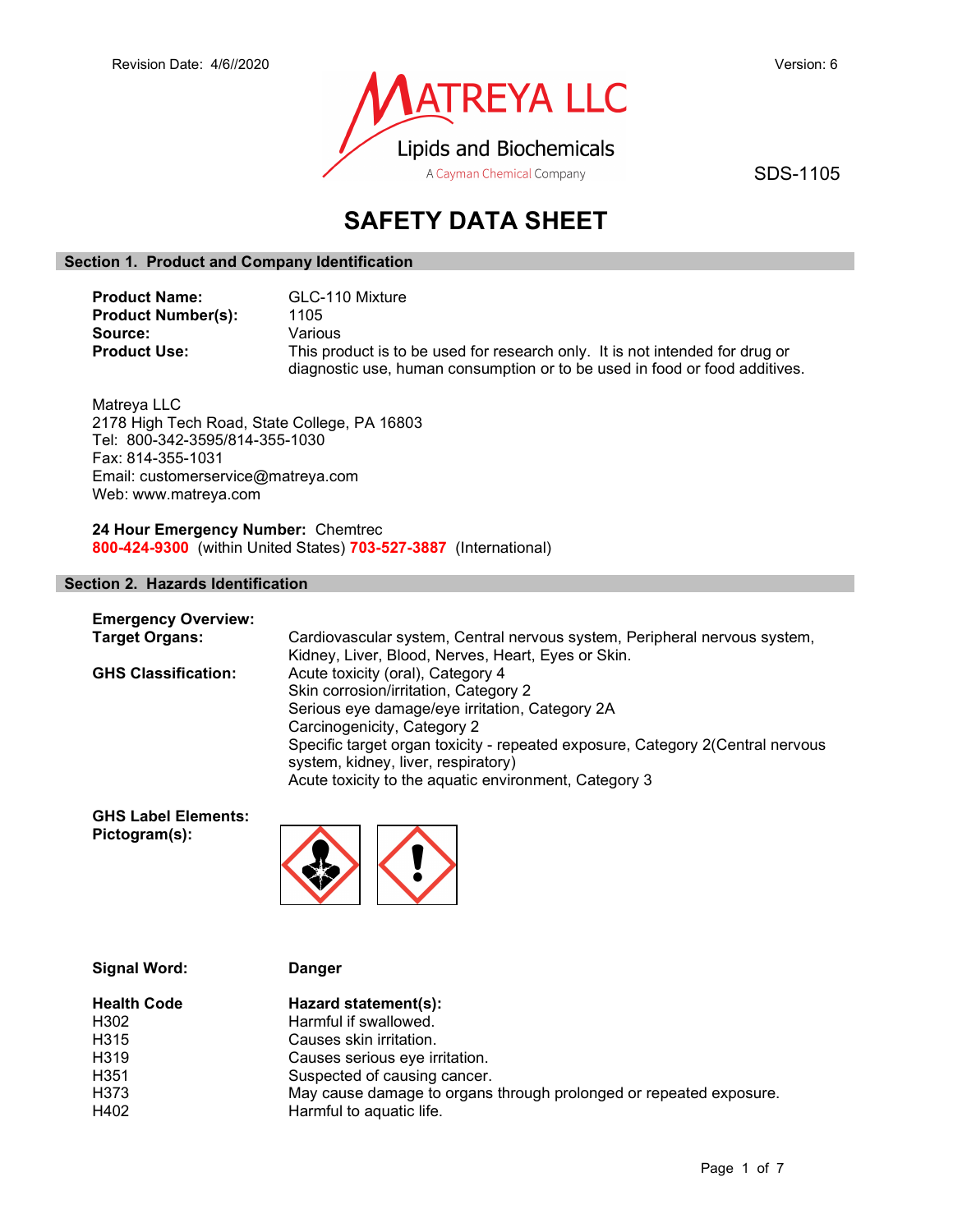| <b>Prevention Code</b><br>P <sub>201</sub><br>P <sub>202</sub><br>P <sub>260</sub><br>P264<br>P270<br>P273<br>P280<br>P281 | <b>Prevention Statement(s):</b><br>Obtain special instructions before use.<br>Do not handle until all safety precautions have been read and understood.<br>Do not breathe dust/fume/gas/mist/vapors/spray.<br>Wash skin thoroughly after handling.<br>Do not eat, drink or smoke when using this product.<br>Avoid release to the environment.<br>Wear eye protection/face protection.<br>Use personal protective equipment as required. |
|----------------------------------------------------------------------------------------------------------------------------|------------------------------------------------------------------------------------------------------------------------------------------------------------------------------------------------------------------------------------------------------------------------------------------------------------------------------------------------------------------------------------------------------------------------------------------|
| <b>Response Code</b>                                                                                                       | <b>Response Statement(s):</b>                                                                                                                                                                                                                                                                                                                                                                                                            |
| P301, P312                                                                                                                 | IF SWALLOWED: Call a POISON CENTER or doctor/physician if you feel<br>unwell.                                                                                                                                                                                                                                                                                                                                                            |
| P330                                                                                                                       | Rinse mouth                                                                                                                                                                                                                                                                                                                                                                                                                              |
| P302, P352                                                                                                                 | IF ON SKIN: Wash with plenty of soup and water.                                                                                                                                                                                                                                                                                                                                                                                          |
| P332, P313                                                                                                                 | If skin irritation occurs: Get medical advice/attention.                                                                                                                                                                                                                                                                                                                                                                                 |
| P305, P351, P338                                                                                                           | IF IN EYES: Rinse cautiously with water for several minutes. Remove contact<br>lenses, if present and easy to do. Continue rinsing.                                                                                                                                                                                                                                                                                                      |
| P337, P313                                                                                                                 | If eye irritation persists: Get medical advice/attention.                                                                                                                                                                                                                                                                                                                                                                                |
| P321                                                                                                                       | Specific treatment (see supplemental first aid instructions).                                                                                                                                                                                                                                                                                                                                                                            |
| P308, P313                                                                                                                 | IF exposed or concerned: Get medical advice/attention.                                                                                                                                                                                                                                                                                                                                                                                   |
| P314                                                                                                                       | Get medical advice/attention if you feel unwell.                                                                                                                                                                                                                                                                                                                                                                                         |
| P362                                                                                                                       | Take off contaminated clothing and wash before reuse.                                                                                                                                                                                                                                                                                                                                                                                    |
| <b>Storage Code</b>                                                                                                        | <b>Storage Statement(s):</b>                                                                                                                                                                                                                                                                                                                                                                                                             |
| P405                                                                                                                       | Store locked up.                                                                                                                                                                                                                                                                                                                                                                                                                         |
| <b>Disposal Code</b>                                                                                                       | <b>Disposal Statement(s):</b>                                                                                                                                                                                                                                                                                                                                                                                                            |
| P <sub>501</sub>                                                                                                           | Disposal of contents/container in accordance to                                                                                                                                                                                                                                                                                                                                                                                          |
|                                                                                                                            | local/regional/national/international regulations.                                                                                                                                                                                                                                                                                                                                                                                       |

## Section 3. Composition/Information on Ingredients

| <b>Product Name</b>            | <b>CAS Number</b> | <b>Percent</b> |
|--------------------------------|-------------------|----------------|
| Chloroform                     | 67-66-3           | 98.79%         |
| Ethanol                        | 64-17-5           | 0.53%          |
| Methyl 12-methyltridecanoate   | 5129-58-8         | 0.67%          |
| Methyl tetradecanoate          | 124-10-7          | 0.67%          |
| Methyl 12-methyltetradecanoate | 5129-66-8         | 0.67%          |
| Methyl pentadecanoate          | 7132-64-1         | 0.67%          |
| Methyl 14-methylpentadecanoate | 5129-60-2         | 0.67%          |
| Methyl hexadecanoate           | 112-39-0          | $0.67\%$       |
| Methyl 14-methylhexadecanoate  | 2490-49-5         | 0.67%          |
|                                |                   |                |

## Section 4. First Aid Measures

## Inhalation:

Move exposed person to fresh air. If not breathing, if breathing is irregular or if respiratory arrest occurs, provide artificial respiration or oxygen by trained personnel. Loosen tight clothing such as a collar, tie, belt or waistband. Get medical attention immediately. Consult a physician. Skin:

In case of contact, immediately flush skin with plenty of water for at least 15 minutes while removing contaminated clothing and shoes. Get medical attention immediately. Thoroughly wash or discard clothing and shoes before reuse.

## Eyes:

Immediately flush with plenty of water. After initial flushing, remove any contact lenses and continue flushing for at least 15 minutes. Have eyes examined and tested by medical personnel.

## Ingestion:

If swallowed, do NOT induce vomiting unless directed to do so by medical personnel. Never give anything by mouth to an unconscious person. Loosen tight clothing such as collar, tie, belt or waistband. Get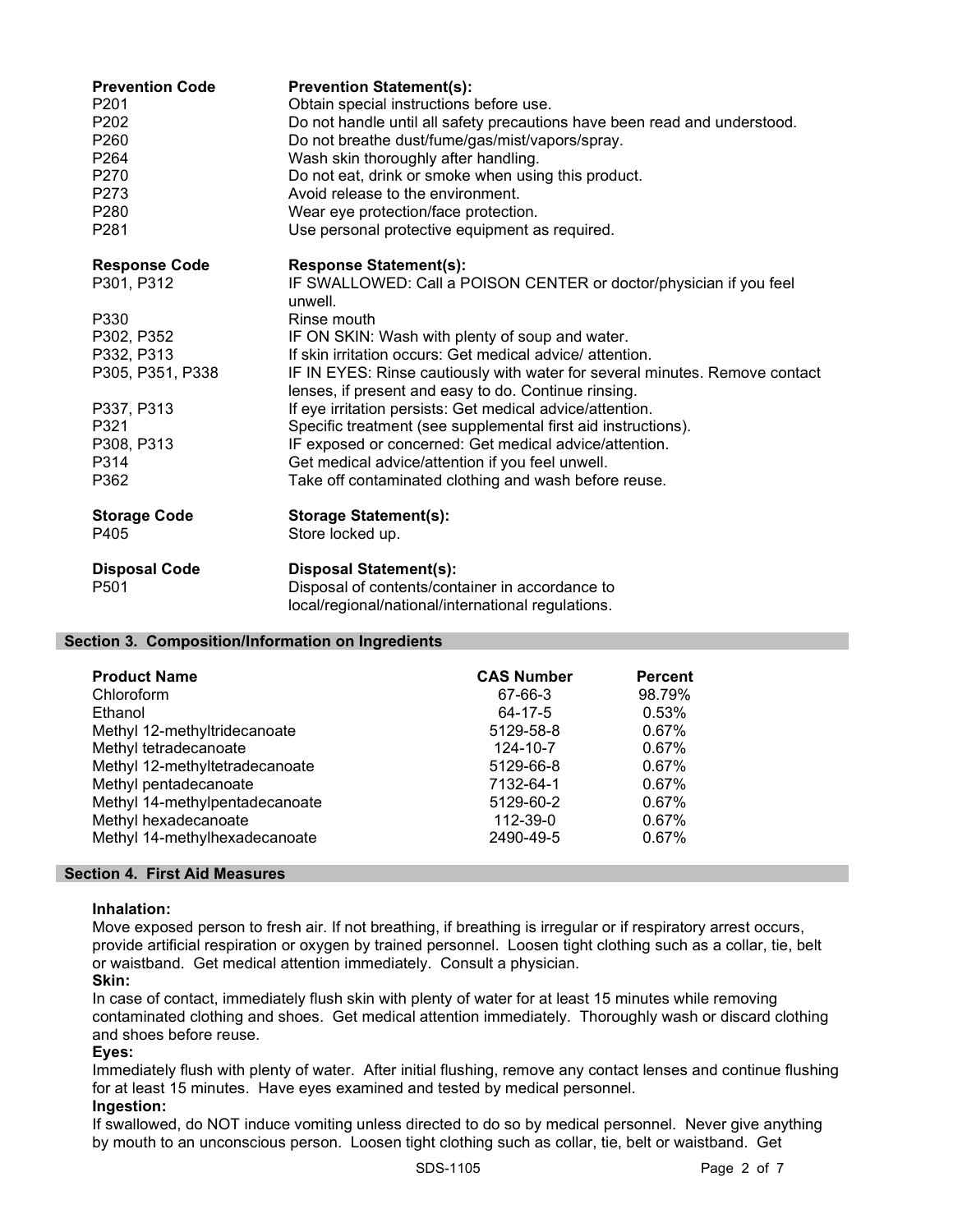### Section 5. Fire Fighting Measures

#### Suitable extinguishing media:

Use water spray, alcohol-resistant foam, dry chemical or carbon dioxide.

#### Specific hazards arising from the chemical:

Slight fire hazard when exposed to high heat; otherwise, practically not flammable.

## Special protective actions for fire fighters:

Evacuate area and fight fire from a safe distance. Do not stay in dangerous zone without suitable chemical protection clothing and self-contained breathing apparatus.

### Special protective equipment for fire fighters:

As in any fire, wear self-contained breathing apparatus pressure-demand, (MSHA/NIOSH approved or equivalent) and full protective gear.

## Section 6. Accidental Release Measures

## Personal precautions:

No action shall be taken involving any personal risk or without suitable training. Evacuate surrounding areas. Keep unnecessary and unprotected personnel from entering. Do not touch or walk through spilled material. Do not breathe vapor or mist. Provide adequate ventilation. Wear appropriate personal protective equipment.

#### Environmental precautions:

Avoid dispersal of spilled material and runoff and contact with soil, waterways, drains and sewer. Inform the relevant authorities if the product has caused environmental pollution (sewer, waterways, soil or air).

#### Methods and Materials for containment and cleaning up:

Stop leak if without risk. Prevent entry into sewers, water sources, basements or confines spaces. Contain and collect spillage with inert absorbent material and place in container for disposal according to local regulations. Call for assistance on disposal.

## Section 7. Handling and Storage

## Precautions for safe handling:

Avoid contact with eyes, skin or clothing. Do not breathe vapor or mist. Do not ingest. Use only with adequate ventilation. Store in a tightly closed container. Keep sealed when not in use. Wear appropriate personal protective equipment.

## Conditions for safe storage, including incompatibilities:

Recommended storage temperature: -20°C. Store in a tightly closed container. Separate from oxidizing materials.

#### Section 8. Exposure Controls/Personal Protection

| <b>Component</b> | <b>CAS Number</b> | <b>Type</b> | <b>Exposure Limits</b> | <b>Source</b>      |
|------------------|-------------------|-------------|------------------------|--------------------|
| Chloroform       | 67-66-3           | TWA (8Hr)   | 10 ppm                 | USA (ACGIH)        |
|                  |                   | <b>TWA</b>  | 50 ppm                 | USA (OSHA)         |
|                  |                   | <b>TWA</b>  | 2 ppm                  | Australia          |
|                  |                   | <b>TWA</b>  | 2 ppm                  | Belgium            |
|                  |                   | <b>MAK</b>  | 2.5 mg/m <sup>3</sup>  | Germany            |
|                  |                   | <b>TWA</b>  | 10 mg/m $3$            | Hungry             |
|                  |                   | MAC-TGG     | 5 mg/m $3$             | <b>Netherlands</b> |
|                  |                   | VME         | 50 mg/m $3$            | France             |
|                  |                   | <b>MAK</b>  | 50 mg/m $3$            | Poland             |
|                  |                   | <b>TWA</b>  | 2 ppm                  | UK                 |

## Engineering Controls:

Use process enclosures, local exhaust ventilation, or other engineering controls to control airborne levels below recommended exposure limits.

#### Personal Protective Equipment:

## Respiratory protection: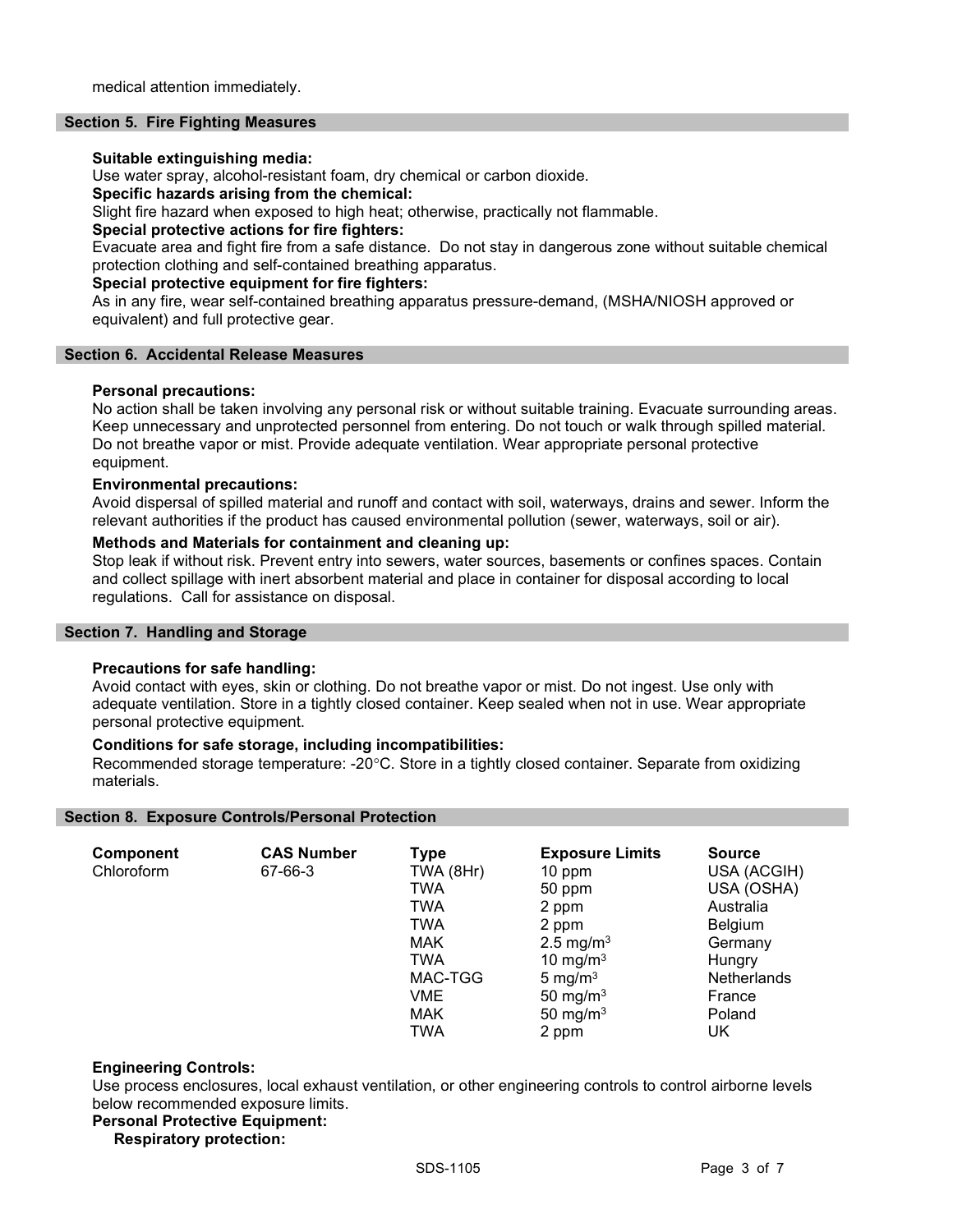Use only in a well ventilated area. Wear an appropriate NIOSH/MSHA approved air-purifying respirator. If warranted, wear a positive pressure air-supplied respirator in situations where there may be potential for airborne exposure.

## Hand protection:

Chemical-resistant, impervious gloves should be worn at all times when handling chemical products. Recommended: Nitrile rubber

#### Eye protection:

Safety eyewear should be worn at all times to avoid exposure to liquid splashes, mists or dusts.

# Recommended: Splash goggles

# Skin protection:

Protective clothing should be selected specifically for the working place, depending on concentration and quantity of the hazardous substances handled. Recommended: Lab coat

#### Section 9. Physical and Chemical Properties

| Appearance:                                         | Liquid                                            |
|-----------------------------------------------------|---------------------------------------------------|
| Odor:                                               | Characteristic, ethereal odor                     |
| <b>Odor threshold:</b>                              | 85-87 ppm                                         |
| pH:                                                 | No data available                                 |
| <b>Melting/Freezing point:</b>                      | $-63.5^{\circ}$ C (-83 $^{\circ}$ F)              |
| Initial boiling point and boiling range:            | 62°C (144°F)                                      |
| Flash point:                                        | No data available                                 |
| Evaporation rate (Butyl acetate = 1):               | 11.6                                              |
| Flammability (solid, gas):                          | No data available                                 |
| Upper/Lower flammability or explosive limit:        | No data available                                 |
| Vapor pressure (mm Hg):                             | 160 @ 20 $\degree$ C (68 $\degree$ F)             |
| Vapor density (Air = 1):                            | 4.1                                               |
| Relative density (water = 1):                       | 1.48                                              |
| Solubility (ies):                                   | 0.8g/100g water @ 20 $\degree$ C (68 $\degree$ F) |
| Partition coefficient (n-octanol/water) as log Pow: | 1.97                                              |
| Auto-ignition temperature:                          | No data available                                 |
| <b>Decomposition temperature:</b>                   | No data available                                 |
| <b>Viscosity:</b>                                   | No data available                                 |

## Section 10. Stability and Reactivity

## Reactivity:

Stable under recommended storage conditions.

#### Chemical stability:

Stable under recommended storage conditions.

#### Possibility of hazardous reaction:

Under normal conditions of storage and use, hazardous reaction will not occur.

#### Conditions to avoid:

Light, heat, air and incompatibles.

#### Incompatible materials:

Strong caustics; chemically active metals such as aluminum or magnesium powder, sodium and potassium; strong oxidizers.

## Hazardous decomposition products:

Toxic gases and vapors such as hydrogen chloride, chlorine, phosgene and carbon monoxide may be released in a fire involving chloroform.

## Section 11. Toxicological Information

## Acute toxicity:

Chloroform LC50: Inhalation - Rat - 47,702 mg/m<sup>3</sup> @ 4 hours exposure time LD50: Oral - Rat – 908 mg/kg LD50: Skin- Rabbit- >20 gm/kg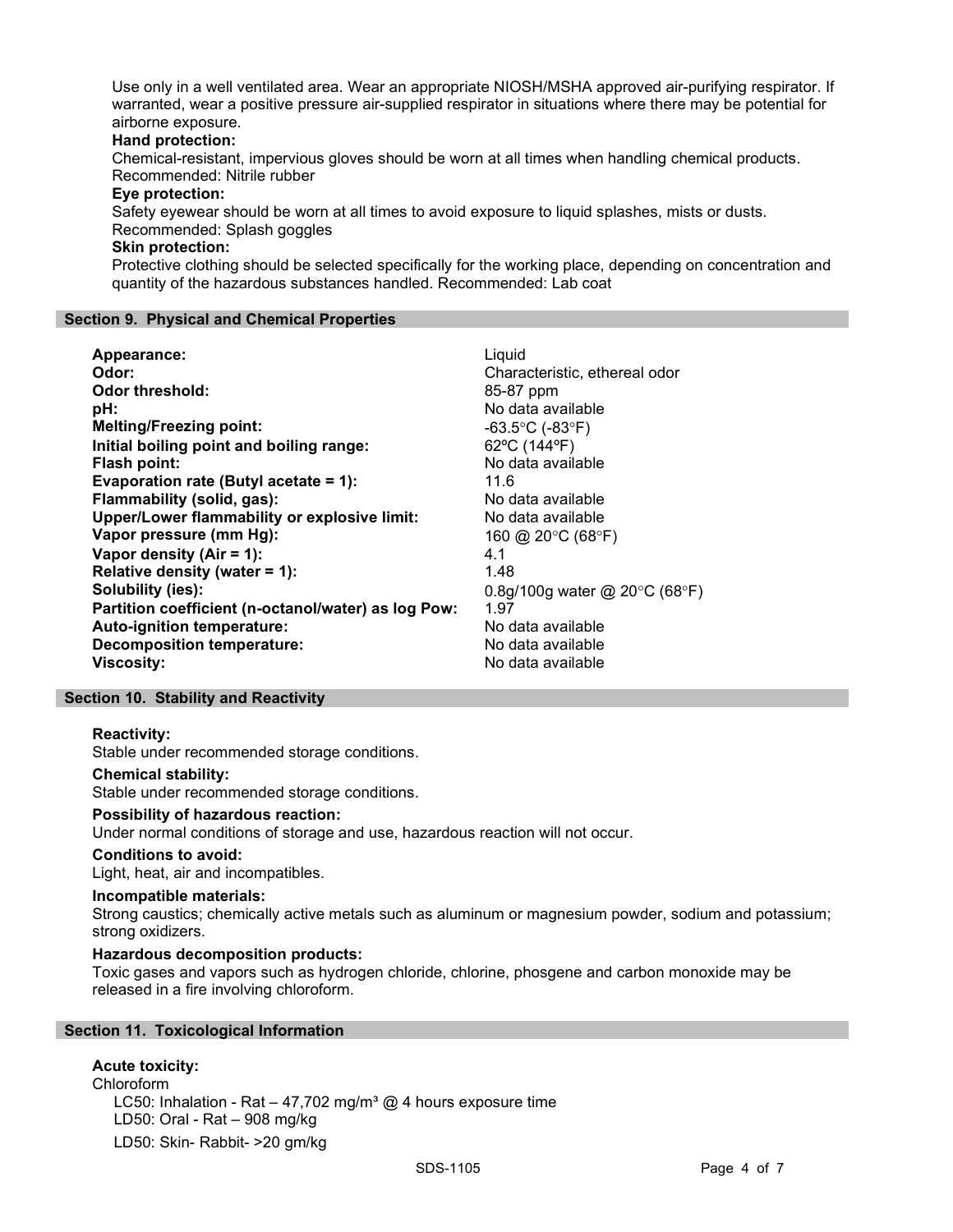## Skin corrosion / irritation:

Mild irritations. Drying out effect result in rough chapped skin. Danger of skin absorption.

## 10 mg/24 Hr open

### Serious eye damage / irritation:

Moderate irritations Eyes-rabbit- 20 mg/24 Hr

# Respiratory or skin sensitization:

No data available

Germ cell mutagenicity: No data available

## Carcinogenicity: No data available

#### Reproductive toxicity: No data available

#### Specific target organ toxicity - single exposure: No data available

## Specific target organ toxicity - repeated exposure:

Category 2 repeated exposure may cause damage to cardiovascular system, central nervous system, peripheral nervous system, blood, liver, kidney, nerves, heart, eyes or skin through prolonged exposure.

### Aspiration hazard:

No data available

## Section 12. Ecological Information

#### Toxicity:

| Fish |                                |                                       |                    |       |
|------|--------------------------------|---------------------------------------|--------------------|-------|
|      | LC100                          | Leuciscus idus melantous (Carp)       | 176 mg/L           | 48 Hr |
|      | LC50                           | Danio rerio (Zebra Danio)             | 121 $mg/L$         | 96 Hr |
|      | LC50                           | Ictalurus punctatus (Channel catfish) | $126 \text{ ma/L}$ | 24 Hr |
|      | Persistence and degradability: |                                       |                    |       |

This material is not expected to undergo biodegradation.

## Bioaccumulative potential:

This material is not expected to significantly bioaccumalate.

#### Bioaccumulation:

| Oncorhynchus mykiss (rainbow trout) | -8 Hr | 30 µCi/L   |
|-------------------------------------|-------|------------|
| Oryzias latipes (Medaka, high-eyes) | 9 dav | 107.5 mg/L |

## Mobility in soil:

This material is expected to have a moderate mobility in soil.

#### Other adverse effects:

This material is not expected to be toxic to aquatic life. The LC50/96-Hr value for fish are over 100 mg/L.

## Section 13. Disposal Consideration

## Disposal methods:

Observe all federal, state, and local environmental regulations. Contact a licensed professional waste disposal service to dispose of this material.

## Section 14. Transportation Information

| <b>Transportation quantity:</b>                                                                                                          | This item shipped as an excepted quantity. |
|------------------------------------------------------------------------------------------------------------------------------------------|--------------------------------------------|
| DOT (US)<br><b>UN Number:</b><br><b>UN Proper shipping name:</b><br>Transportation hazard class(es):<br>Packaging group (if applicable): | 1888<br>Chloroform solution<br>6.1<br>Ш    |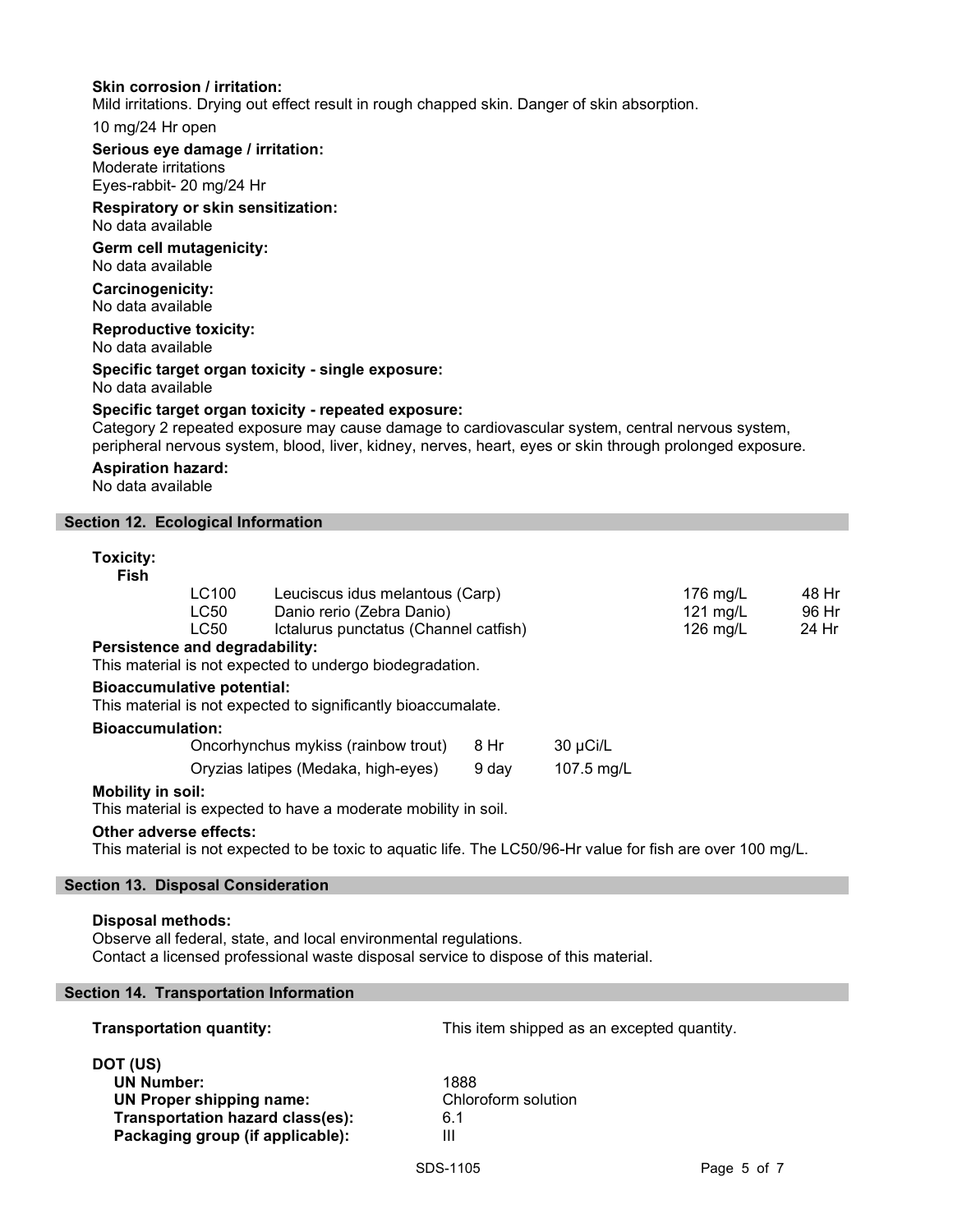| <b>Reportable Quantity (RQ):</b><br><b>Environmental hazards:</b><br><b>Marine pollutant:</b>                                                                                                                               | $10$ lbs.<br>No<br>No                               |
|-----------------------------------------------------------------------------------------------------------------------------------------------------------------------------------------------------------------------------|-----------------------------------------------------|
| <b>Land Transport ADR/RID</b><br><b>UN Number:</b><br><b>UN Proper shipping name:</b><br>Transportation hazard class(es):<br>Packaging group (if applicable):<br><b>Environmental hazards:</b><br><b>Marine pollutant:</b>  | 1888<br>Chloroform solution<br>6.1<br>Ш<br>No<br>No |
| <b>Maritime Transport IMDG</b><br><b>UN Number:</b><br><b>UN Proper shipping name:</b><br>Transportation hazard class(es):<br>Packaging group (if applicable):<br><b>Environmental hazards:</b><br><b>Marine pollutant:</b> | 1888<br>Chloroform solution<br>6.1<br>Ш<br>No<br>No |
| <b>Air Transport ICAO/IATA</b><br><b>UN Number:</b><br><b>UN Proper shipping name:</b><br>Transportation hazard class(es):<br>Packaging group (if applicable):<br><b>Environmental hazards:</b><br><b>Marine pollutant:</b> | 1888<br>Chloroform solution<br>6.1<br>Ш<br>No<br>No |
| Section 15. Regulatory Information                                                                                                                                                                                          |                                                     |

| <b>DSL/NDSL status:</b>                                                                   |                                            |             |
|-------------------------------------------------------------------------------------------|--------------------------------------------|-------------|
| This product contains the following components that are on the Canadian DSL.<br>Component | <b>CAS Number</b>                          |             |
| Chloroform                                                                                | 67-66-3                                    |             |
| Ethanol                                                                                   | 64-17-5                                    |             |
| Methyl tetradecanoate                                                                     | 124-10-7                                   |             |
| Methyl pentadecanoate                                                                     | 7132-64-1                                  |             |
| Methyl hexadecanoate                                                                      | 112-39-0                                   |             |
| TSCA:                                                                                     |                                            |             |
| This product contains the following components that are on the TSCA inventory.            |                                            |             |
| <b>Component</b>                                                                          | <b>CAS Number</b>                          |             |
| Chloroform                                                                                | 67-66-3                                    |             |
| Ethanol                                                                                   | 64-17-5                                    |             |
| Methyl tetradecanoate                                                                     | 124-10-7                                   |             |
| Methyl pentadecanoate                                                                     | 7132-64-1                                  |             |
| Methyl hexadecanoate                                                                      | 112-39-0                                   |             |
| <b>SARA 302 Components:</b>                                                               |                                            |             |
| <b>Component</b>                                                                          | <b>CAS Number</b>                          |             |
| Chloroform                                                                                | 67-66-3                                    |             |
| <b>SARA 313 Components:</b>                                                               |                                            |             |
| <b>Component</b>                                                                          | <b>CAS Number</b>                          |             |
| Chloroform                                                                                | 67-66-3                                    |             |
| <b>SARA 311/312 Hazards:</b>                                                              | Acute health hazard, chronic health hazard |             |
| California Hazardous Substance List:                                                      |                                            |             |
| <b>Component</b>                                                                          | <b>CAS Number</b>                          |             |
| Chloroform                                                                                | 67-66-3                                    |             |
| <b>Delaware Air Quality Management List:</b>                                              |                                            |             |
| Component                                                                                 | <b>CAS Number</b>                          |             |
|                                                                                           | SDS-1105                                   | Page 6 of 7 |